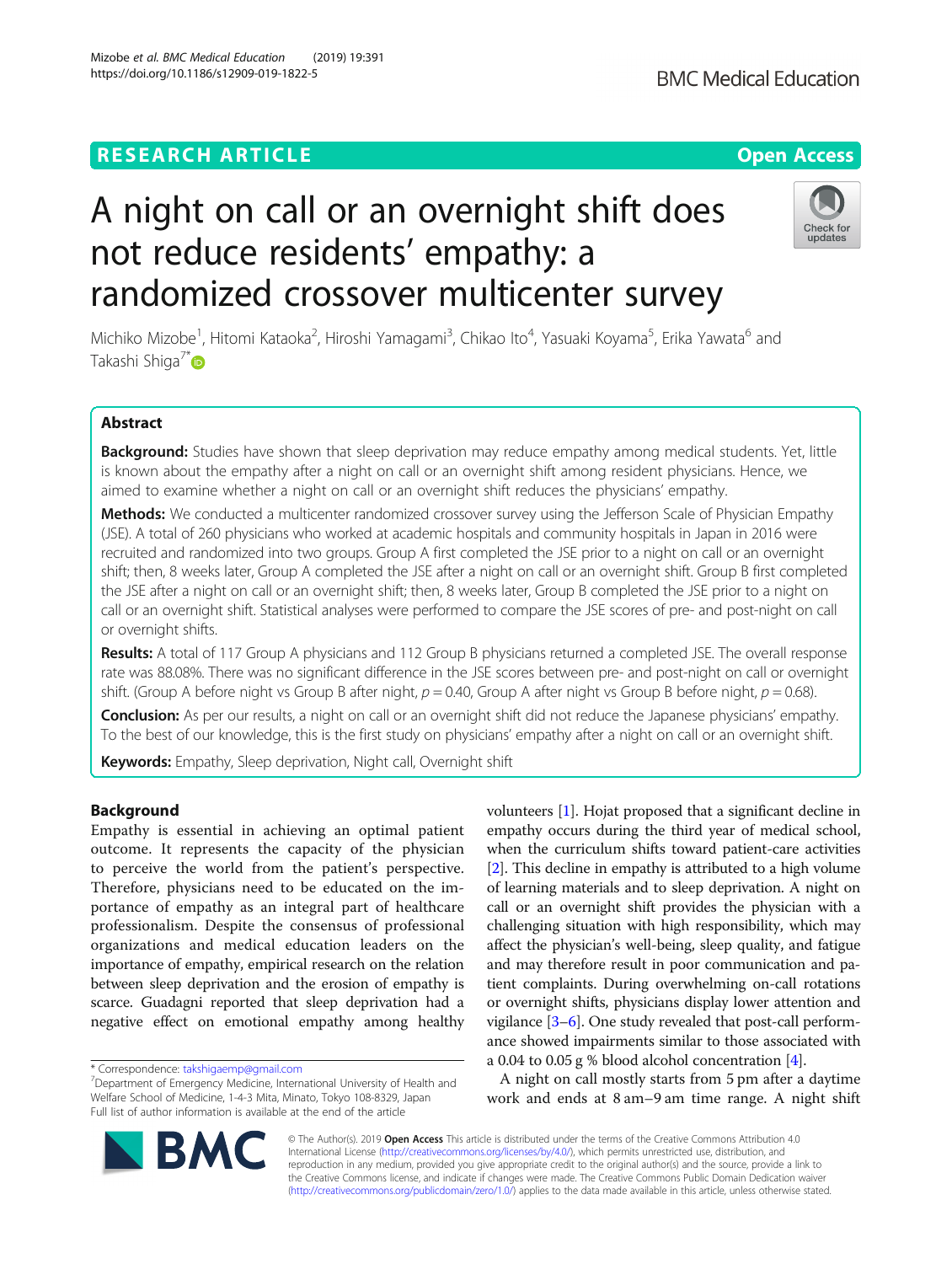mostly starts from 5 pm without a preceding daytime work and ends at 8 am–9 am time range. Currently, most doctors work on call at night instead of overnight shift in Japan. Based on a previous Japanese study, sleep deprivation after a night on call is estimated to be sleep hour less than 4 h [\[7](#page-5-0)]. Unfortunately, in Japan, most of on-call doctors are not able to leave in the next morning, but must stay at the hospital to perform their usual daytime tasks. A large-scale survey indicated that 26.4% of Japanese residents worked more than 80 h a week [\[8\]](#page-5-0). Having a brief look at international situations, heavy on-call work might cause sleep deprivation [\[9](#page-5-0)], and a night shift work is characterized by increased sleepiness during the shift [\[10](#page-5-0)]. However, no empirical evidence correlates the postgraduate physicians' empathy with sleep deprivation. To address this knowledge gap, we tested the hypothesis that the sleep deprivation caused by a night on call or an overnight shift diminishes physicians' empathy. We performed a multicenter randomized crossover survey to examine the effect of a night on call or an overnight shift on physicians' empathy.

# Methods

#### Participants

Japanese residents who worked at Tokyo Bay Medical Center, Shonan Kamakura General Hospital, Asahi General Hospital, University of Tsukuba Hospital, and Niigata City General Hospital participated in this multicenter randomized crossover survey in 2016. The abovementioned hospitals are teaching hospitals that have both a junior residency program and a senior residency program. All hospitals are the tertiary care medical institutions (more than 300 beds). Niigata City Hospital is located in the northern part of Japan, while the other hospitals are located in the greater Tokyo area. University of Tsukuba Hospital is an academic medical center with a medical school. We asked transitional year residents, internal medicine residents and emergency medicine residents (post graduate years 1 to 6) who worked at each hospital to participate. They were explained the principles of the study and the residents who agreed to participate were assigned to randomization. Their participation was voluntary. Participants were informed that individual survey answers would be kept confidential and used for research purposes only.

#### Instrument

Regarding the previous study on empathy, the empathy scale can be measured by using the Jefferson Scale of Physician Empathy (JSE) [\[2](#page-5-0), [11](#page-5-0)–[15\]](#page-6-0). The physician version (HP-Version) of the JSE used in this study included 20 items answered on a 7-point Likert-type scale ranging from 1 (strongly disagree) to 7 (strongly agree). Satisfactory evidence in support of the psychometric properties of this

7-point Likert-type scale has been reported [[2](#page-5-0), [11](#page-5-0)–[15\]](#page-6-0). The JSE has been translated into 42 languages, including Japanese. The JSE was translated into Japanese by Kataoka using a back-translation procedure [[11\]](#page-5-0). The JSE total score was calculated based on the responses to each item and the total score of JSE minus the corresponding items.

#### Procedures

We numbered the participants and randomly divided the numbers into two groups by using a table of random digits. Group A physicians first answered the JSE prior to a night on call or an overnight shift first; then, 8 weeks later, physicians answered the JSE again after a night on call or an overnight shift. Group B physicians first answered the JSE after a night on call or an overnight shift; then, 8 weeks later, physicians answered the JSE again prior to a night on call or an overnight shift. We explained that the JSE evaluates physician's empathy and that the results were for research purposes only. The survey was printed for distribution to each participant. Those surveys to which the participants could not respond because they were not working at the site or those with missing data for calculating JSE score were excluded from the study. The responses from participants were anonymous. This study was approved by the research ethics committee of each hospital. Physicians were not compensated for their participation in this study.

# Outcome measure

The primary outcome of interest was the difference in JSE scores between those completed prior to a night on call or an overnight shift and those complete after a night on call or an overnight shift.

#### Statistical analyses

We calculated that the observation of 91 physicians in each group would provide 80% power to detect a 5% decrease in the JSE score (115 points pre vs. 110 points post). We compared the JSE scores of a pre- and postnight on call or overnight shift by using a Wilcoxon rank sum test. We used variance analysis to score differences in gender, age, postgraduate years, marital status, responsibility in child upbringing, and currently rotating department. A  $p$  value of  $< 0.05$  was considered statistically significant. Statistical analyses were performed with SPSS version 22.

# Results

#### Response rate

The JSE was given to 130 physicians in each group for empathy evaluation (Fig. [1](#page-2-0)). For the first time survey, 111 Group A physicians and 101 Group B physicians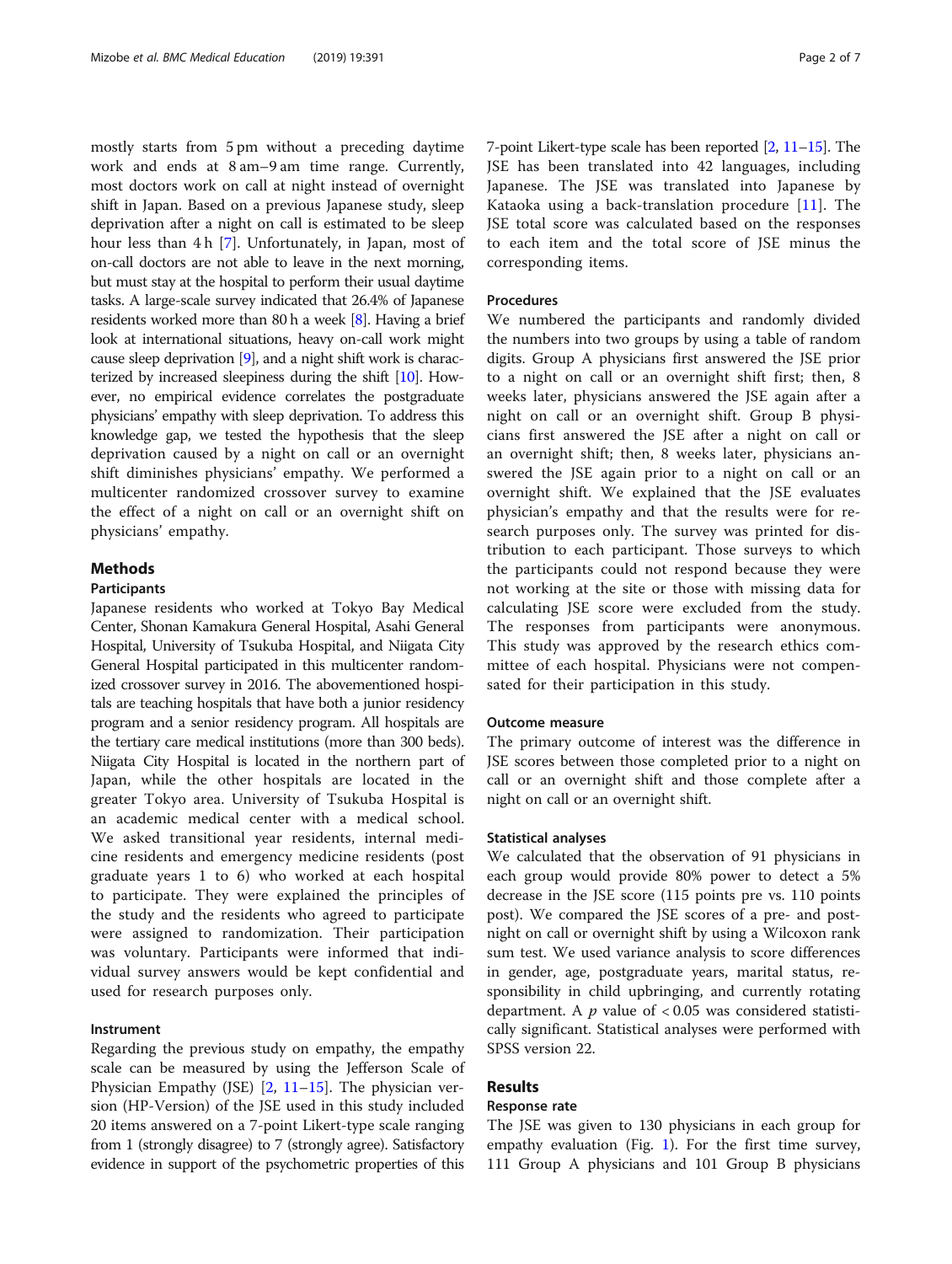returned a completed JSE (Fig. 2). After the wash-out period of 8 weeks, for the second time survey, 91 Group A physicians and 105 Group B physicians returned a completed JSE (Fig. [3](#page-3-0)). The overall response rate was 88.08%. The response rate prior to the night on call or the overnight shift was 94.32%, and the response rate after the night on call or the overnight shift was 79.48%. There was a significant difference in the response rate to JSEs administered prior to a night on call or an overnight shift compared to those administered after the night on call or the overnight shift ( $p \le 0.01$ ).

#### Baseline characteristics

The characteristics of physicians who completed the JSE were not different between the two groups (Tables [1](#page-3-0) and [2](#page-4-0)).

# Comparison of JSE total scores

The group JSE median scores and interquartile range are reported in Table [3](#page-4-0). There was no significant difference in JSE scores between Group A's pre-night on call or overnight shift results and Group B's post-night on call or overnight shift results. Likewise, there was no significant difference in JSE scores between Group B's pre-





<span id="page-2-0"></span>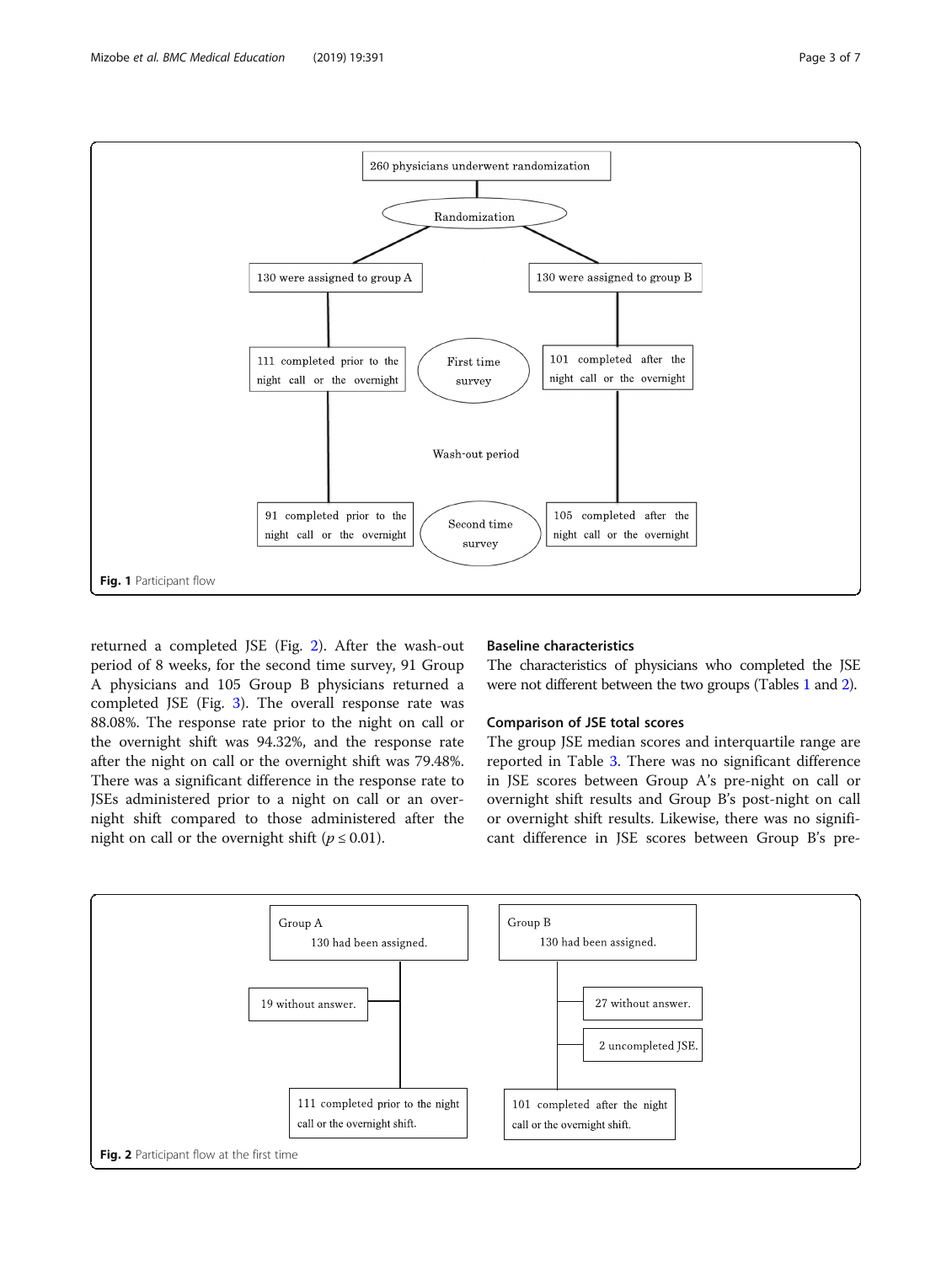<span id="page-3-0"></span>

night on call or overnight shift results and Group A's post-night on call or overnight shift results. A characteristics-based comparison of JSE scores did not show reduction in JSE total scores after a night on call or overnight shift (Table [4\)](#page-4-0).

Significantly higher scores of JSE in post-night on call or overnight shift were seen in physicians working rotational shifts in emergency medicine and critical medicine (EM/ICU) departments compared to those working in other departments. There was no significant difference, however, between the pre-night on call or overnight shift JSE scores for physicians working in EM/ICU and those working in other departments (Table [5](#page-5-0)).

#### **Discussion**

In this multicenter randomized crossover survey, we found that one night on call or an overnight shift did not reduce the Japanese physicians' empathy. To the best of our knowledge, this is the first study to reveal that physicians' empathy doesn't lessen despite of a night on call or an overnight shift. Several factors can explain these findings.

First, the physicians who participated in this study were relatively young, approximately 75% of them were less

Table 1 Baseline characteristics of physicians

|                                    | Group A<br>$n = 117$ | Group B<br>$n = 112$ | $p$ value |
|------------------------------------|----------------------|----------------------|-----------|
| Male                               | 89 (76.07%)          | 81 (72.32%)          | 0.31      |
| Female                             | 28 (23.93%)          | 19 (27.68%)          |           |
| Age > 30 years                     | 18 (15.38%)          | 18 (16.07%)          | 0.95      |
| Age $\leq$ 30 years                | 99 (84.62%)          | 94 (83.93%)          |           |
| Junior residents                   | 72 (61.54%)          | 69 (61.61%)          | 0.88      |
| Senior residents                   | 45 (38.46%)          | 43 (38.39%)          |           |
| Married                            | 21 (17.95%)          | 18 (16.07%)          | 0.64      |
| Responsibility in child upbringing | 6(5.13%)             | 8 (7.14%)            | 0.52      |
| Athlete club participation         | 79 (67.52%)          | 83 (74.11.%)         | 0.34      |

than 30 years old. In the Japanese medical education curriculum, most physicians start learning about healthcare professionalism and communications skills after they start their residency; moreover, it is found that young physicians lack concern about healthcare professionalism or communication skills during medical schools [\[16,](#page-6-0) [17](#page-6-0)]. Most of this sturdy's participants of this study were in the middle of their training and had developed concerns about healthcare professionalism and communication skills; therefore, their empathy may have been sufficiently high enough to compensate for the exhaustion that follows a night on-call or an overnight shift.

Second, we measured empathy following only one night on-call or overnight shift. Some of the participants may have been working frequent night shifts and some may not have been. In other words, we did not measure the cumulative fatigue following several night shifts, which may have contributed to the results.

The higher JSE scores were found in physicians who worked rotational shifts in EM/ICU department, which can be explained by the unique features of EM/ICU rotations. First, most Japanese EM/ICU departments have adopted shift-work systems, whereas the other departments have not. The shift-work system can cause sleep deprivation because it affects the circadian rhythm; however, this is not as serious as the sleep deprivation caused by the on-call system. EM/ICU physicians are able to focus on their work without much concern about sleep deprivation. The second unique feature of EM/ICU work is that physicians encounter new clinically ill cases during every shift and they are required to focus fully on the patient's care and make appropriate treatment decisions promptly. Furthermore, physicians often face patient's deaths and their families' grief, and these emotional events may have a strong impact on the physicians' feelings. Third, clinical rotation in EM/ICU educates the physicians on patient intensive care and motivates them, which makes them prone to empathize with patients in each case.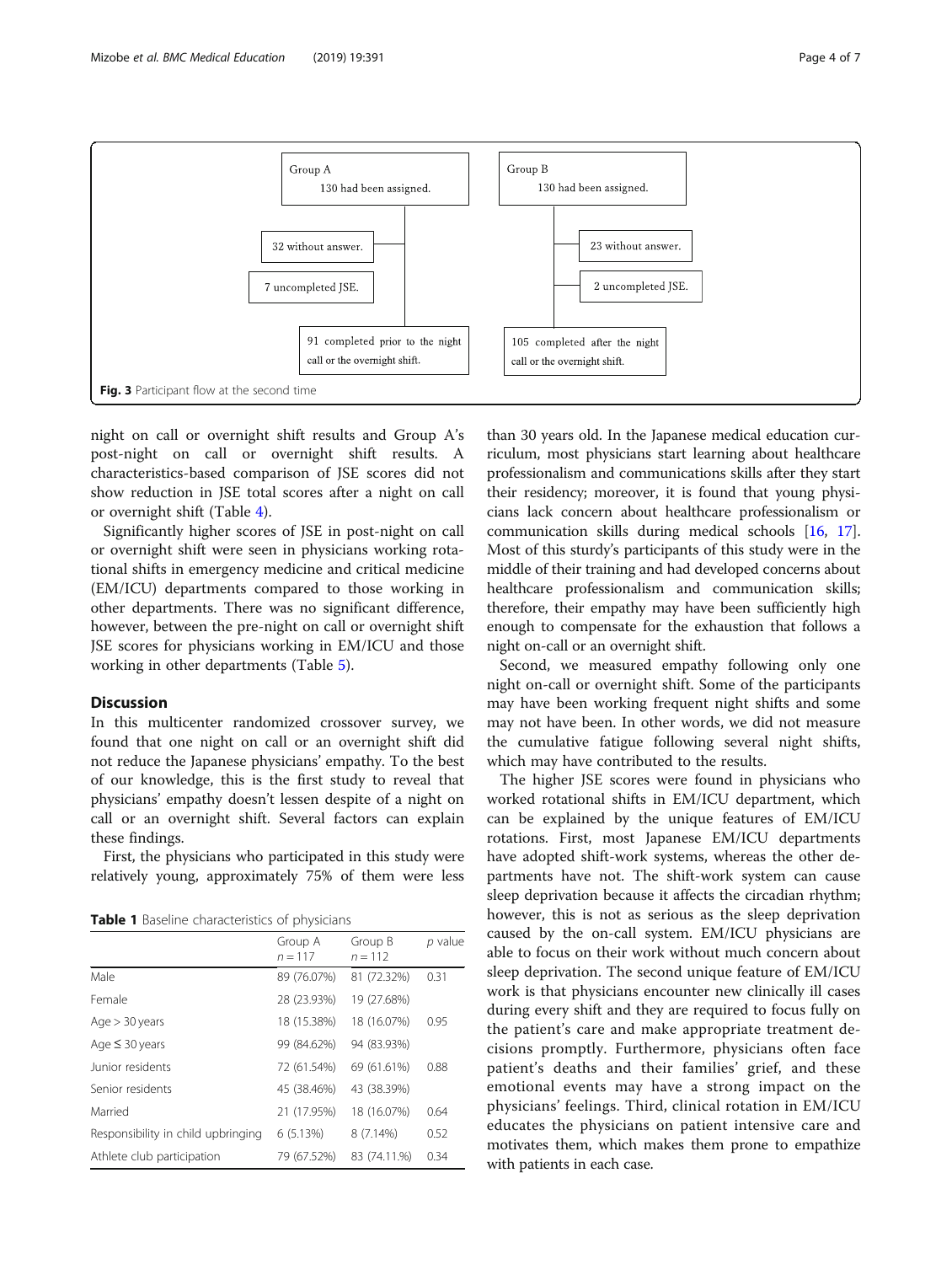|                           | The first time survey |             |           | The second time survey |             |           |
|---------------------------|-----------------------|-------------|-----------|------------------------|-------------|-----------|
|                           | Group A               | Group B     | $p$ value | Group A                | Group B     | $p$ value |
| Internal Medicine         | 41 (36.94%)           | 42 (46.15%) | 0.19      | 33 (36.26%)            | 48 (45.71%) | 0.18      |
| General Surgery           | 10 (9.01%)            | 9(9.89%)    | 0.83      | 8 (8.79%)              | 11 (10.48%) | 0.69      |
| EM/ICU <sup>a</sup>       | 18 (16.21%)           | 7(7.69%)    | 0.07      | 9 (9.89%)              | 12 (11.43%) | 0.72      |
| Pediatrics                | 3(2.70%)              | 2(2.20%)    | 1.00      | $3(3.30\%)$            | $1(0.95\%)$ | 0.34      |
| Orthopedics               | 1 (0.90%)             | $1(1.10\%)$ | 1.00      | $0(0\%)$               | 1 (0.95%)   | 1.00      |
| Neurosurgery              | 4 (3.60%)             | $0(0\%)$    | 0.13      | 3 (3.30%)              | $0(0\%)$    | 0.10      |
| Anesthesiology            | 4 (3.60%)             | 4 (4.40%)   | 1.00      | $3(3.30\%)$            | 3(2.86%)    | 1.00      |
| Obstetrics and Gynecology | 8 (7.21%)             | 2(2.20.%)   | 0.19      | 6(6.59%)               | 3(2.86%)    | 0.31      |
| Psychiatry                | 3(2.70%)              | 5(5.49%)    | 0.47      | $3(3.30\%)$            | 6 (5.71%)   | 0.51      |
| Others                    | 18 (16.21%)           | 17 (18.68%) | 0.71      | 18 (19.78%)            | 18 (17.14%) | 0.63      |
| No answer                 | $0(0\%)$              | $3(3.30\%)$ | 0.09      | 4 (4.40%)              | $2(1.90\%)$ | 0.42      |

<span id="page-4-0"></span>Table 2 Clinical rotation of the participants

<sup>a</sup>EM/ICU emergency medicine and critical medicine

A previous study revealed that medical students' empathy declined in the later years of medical school, which was mainly attributed to a workload increase and sleep deprivation [\[2](#page-5-0)]. However, despite our hypothesis, we found that empathy did not decline after a night on call or an overnight shift in this study. There are several reasons for this. The first reason is the cultural feature of Japan. The Japanese values maintaining harmonious relationships with others despite their fatigue, and this sense of virtue motivates the Japanese physicians to maintain their empathy. The second reason is the differential physicians' status. In previous studies, the participants were medical students [\[2](#page-5-0)], whereas we surveyed physicians in this study. Physicians have more responsibility in managing patients than do students, and they can manage their tasks independently, saving their efforts during their nights on call.

Response bias is one of the limitations in this study. The physicians who have reduced empathy might not be able to put effort into answering this survey. If those surveys were included, the influence of night shift may have decreased the empathy we found in our study. Second, there is a possibility of discordance between

|  | Table 3 The JSE <sup>a</sup> scores |  |  |  |  |
|--|-------------------------------------|--|--|--|--|
|--|-------------------------------------|--|--|--|--|

|                                            | Group A<br>Pre-night on call<br>or overnight shift | Group B<br>Post-night on call<br>or overnight shift | p value |
|--------------------------------------------|----------------------------------------------------|-----------------------------------------------------|---------|
| Median score<br>of JSE (IQR <sup>b</sup> ) | 110 (102-119)                                      | 108 (101-118)                                       | 0.40    |
|                                            | Group B<br>Pre-night on call<br>or overnight shift | Group A<br>Post-night on call<br>or overnight shift | p value |
| Median score<br>of JSE (IQR <sup>b</sup> ) | 105 (99-117)                                       | 105 (97-116)                                        | 0.68    |

<sup>a</sup>JSE Jefferson Scale of Physician Empathy<br><sup>b</sup>IOP interquartile range

<sup>b</sup>IQR interquartile range

residents' attitudes and actual behaviors. The participants might have reported their answers in order to be sociallyaccepted, ideal doctor. While self-reported questionnaires have limitations, this offers an important first step toward an understanding of the motivations underlying possible actions. Third, while we calculated the sample size prior to survey administration, the sample size could be a limitation. A broader sample size might offer a different result. Fourth, the population in our study was relatively young.

| Table 4 Characteristic-based comparison of JSE <sup>a</sup> scores |
|--------------------------------------------------------------------|
|--------------------------------------------------------------------|

| Median (IQR <sup>b</sup> )         | Pre-night on call<br>or overnight shift | Post-night on call<br>or overnight shift | p value |
|------------------------------------|-----------------------------------------|------------------------------------------|---------|
| Sex                                |                                         |                                          |         |
| Male                               | 107 (99-118)                            | $106(97 - 117)$                          | 0.33    |
| Female                             | 107 (99-118)                            | $106(97 - 117)$                          | 0.33    |
| Age                                |                                         |                                          |         |
| > 30 years old                     | 107 (102-117)                           | 109 (102-117)                            | 0.83    |
| $\leq$ 30 years old                | 109 (100-118)                           | 107 (97-117)                             | 0.29    |
| Resident                           |                                         |                                          |         |
| Junior                             | $110(101 - 119)$                        | 109 (99-118)                             | 0.52    |
| Senior                             | 105 (100-116)                           | $105(101 - 115)$                         | 0.63    |
| Marriage                           |                                         |                                          |         |
| Single                             | 109 (101-118)                           | 108 (99-117)                             | 0.57    |
| Married                            | 111 (102-120)                           | 107 (101-118)                            | 0.48    |
| Responsibility in child upbringing |                                         |                                          |         |
| Yes                                | 112 (104-121)                           | 106 (100-114)                            | 0.20    |
| No                                 | 108 (100-118)                           | 108 (99-118)                             | 0.66    |
| Athlete club participation         |                                         |                                          |         |
| Yes                                | 108 (100-119)                           | 107 (98-118)                             | 0.44    |
| No                                 | 110 (102-117)                           | 109 (102-117)                            | 0.88    |

<sup>a</sup> JSE Jefferson Scale of Physician Empathy

<sup>b</sup>IQR interquartile range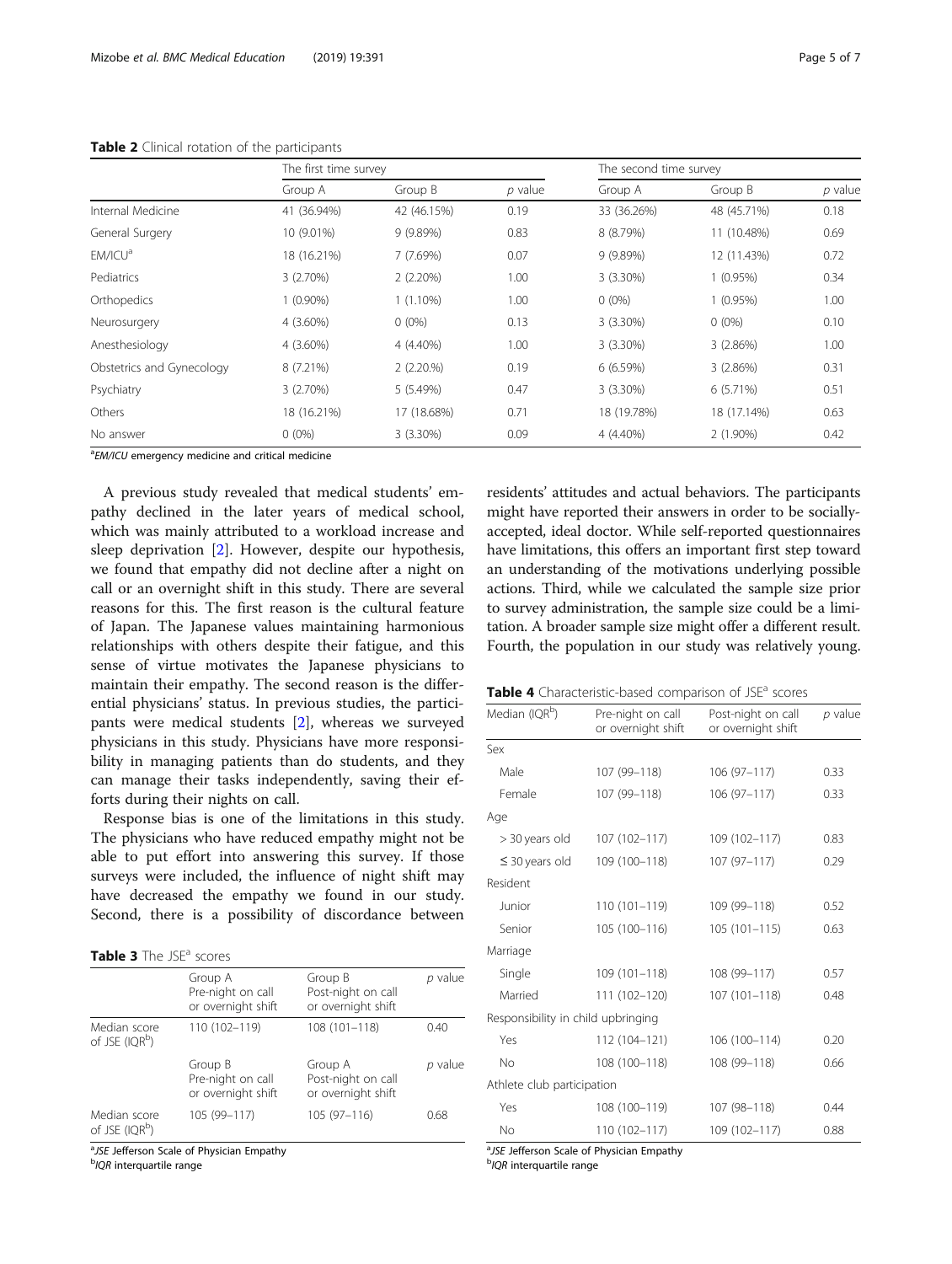<span id="page-5-0"></span>Table 5 Clinical rotation-based comparison of JSE<sup>a</sup> scores

| JSE score                                                                   | EM/ICU <sup>b</sup> | Other<br>departments | p value |
|-----------------------------------------------------------------------------|---------------------|----------------------|---------|
| Pre-night on call or<br>overnight shift<br>n<br>Median (IQR <sup>c</sup> )  | 30<br>115 (102-122) | 186<br>108 (100-117) | 0.08    |
| Post-night on call or<br>overnight shift<br>n<br>Median (IQR <sup>c</sup> ) | 16<br>117 (106-121) | 166<br>107 (99-116)  | 0.02    |

<sup>a</sup>JSE Jefferson Scale of Physician Empathy<br>**bEM/ICU omergency modicing and critical**  $b$ EM/ICU emergency medicine and critical medicine

 $COR$  interquartile range

There is a study that reveals elder volunteers over the age of 55 years were able to bear a single night of acute sleep deprivation remarkably well [[18\]](#page-6-0). Fifth, our cohort comprised a mixture of post-on-call and overnight shift physicians, and the results could be heterogeneous.

According to our study design, we incorporated an eight-week interval between the two JSE surveys to eliminate the influence of the first survey. However, influential events that alter a physician's empathy, such as emotional life events or cumulative fatigue, may have occurred during the eight-week interval. We were unable to eliminate such influences in this study.

We did not measure the number of sleeping hours during the on-call night or overnight shifts and did not focus on the frequency of on-call night or overnight shifts. According to previous studies, sleep deprivation during an overnight shift, intervals between each shift, or frequent night on call or overnight shifts are important factors of fatigue  $[6, 19]$  $[6, 19]$  $[6, 19]$ . Fatigue is one of the causes of reduced empathy in physicians.

### Conclusion

Our results showed that a night on call or an overnight shift did not reduce the Japanese physicians' empathy. Further, higher empathy was seen in physicians working rotational shifts in EM/ICU after a night on call or an overnight shift compared to those working a night on call or an overnight shift in other departments.

#### Abbreviation

JSE: Jefferson scale of physician empathy

#### Acknowledgements

The authors wish to thank participating physicians.

#### Authors' contributions

All authors were involved in study design, data interpretation, and manuscript preparation. MM is the principal investigator and was responsible for budget management, regulatory compliance, participant recruitment, data collection, analyses, and manuscript preparation. TS is another investigator to supervise MM and was responsible for regulatory compliance, participant recruitment, data collection, analyses, and manuscript preparation. HY, CI, YK, and EY contributed to the study coordination and data collection. HK made contributions to data interpretation. All authors read and approved the final manuscript.

# Funding

Not applicable

#### Availability of data and materials

There are restrictions on the availability of data due to consent agreements for data security and IRB approval, which allow access only to the external researchers for research monitoring purposes.

#### Ethics approval and consent to participate

The study protocol was approved by the institutional review boards of Tokyo Bay Urayasu Ichikawa Medical Center. Written informed consent was obtained from all participants.

#### Consent for publication

Not applicable

#### Competing interests

The authors declare that they have no competing interests.

#### Author details

<sup>1</sup>Department of Emergency and Critical Care Medicine, Tokyo Bay Urayasu Ichikawa Medical Center, 3-4-32 Todaijima, Urayasu, Chiba 279-0001, Japan. 2 Department of Primary Care and Medical Education, Okayama University Medical School, 2-5-1 Shikata, Kita, Okayama 700-8558, Japan. <sup>3</sup>Department of Emergency Medicine, Shonan Kamakura General Hospital, 1370-1 Okamoto, Kamakura, Kanagawa 247-8533, Japan. <sup>4</sup> Department of Emergency Medicine, Asahi General Hospital, I 1326, Asahi, Chiba 289-2511, Japan. 5 Department of Emergency and Critical Care Medicine, University of Tsukuba Hospital, 2-1-1 Amakubo, Tsukuba, Ibaraki 305-8576, Japan. <sup>6</sup>Emergency & Critical Care, Cardiovascular, Stroke Center Niigata City General Hospital, 463-7 Shumoku, Chuo, Niigata, Niigata 950-1197, Japan. <sup>7</sup>Department of Emergency Medicine, International University of Health and Welfare School of Medicine, 1-4-3 Mita, Minato, Tokyo 108-8329, Japan.

#### Received: 26 June 2019 Accepted: 26 September 2019 Published online: 26 October 2019

#### References

- 1. Guadagni V, Burles F, Ferrara M, Iaria G. The effects of sleep deprivation on emotional empathy. J Sleep Res. 2014;23:657–63.
- 2. Hojat M, Vergare MJ, Brainard G, Herrine SK, Ksenberg GA, Veloski J, Gonnella JS. The devil is in the third year: a longitudinal study of erosion of empathy in medical school. Acad Med. 2009;84:1182–91.
- 3. Killgore WDS, Kahn-Greene ET, Lipizzi EL, Newman RA, Kamimori GH, Balkin TJ. Sleep deprivation reduces perceived emotional intelligence and constructive thinking skills. Sleep Med. 2008;9:517–26.
- 4. Arnedt JT, Owens J, Crouch M, Stahl J, Carskadon MA. Neurobehavioral performance of residents after heavy night call vs after alcohol ingestion. JAMA. 2005;294:1025–33.
- 5. Gordon JA, Alexander EK, Lockley SW, Flynn-Evans E, Venkatan SK, Landrigan CP, Czeisler CA. Does simulator-based clinical performance correlate with actual hospital behavior? The effect of extended work hours on patient care provided by medical interns. Acad Med. 2010;85:1583–8.
- 6. Arora V, Dunphy C, Chang VY, Ahmad F, Humphrey HJ, Meltzer D. The effects of on-duty napping on intern sleep time and fatigue. Ann Intern Med. 2006;144:792–8.
- 7. Taoda K, Nakamura K, Kitahara T, Nishiyama K. Sleeping and working hours of residents at a national university hospital in Japan. Ind Health. 2008;46: 594–600.
- 8. Inaba R, Kurokawa J, Inoue M. Study on the work-related stress and coping profile among junior residents under the new system for clinical training course. Jpn Soc Occup Med Traumatol. 2009;57:161–7.
- 9. Bellolio MF, Cabrera D, Sadosty AT, Hess EP, Campbell RL, Lohse CM, Sunga KL. Compassion fatigue is similar in emergency medicine residents compared to other medical and surgical specialties. West J Emerg Med. 2014;15:629–35.
- 10. Akerstedt T. Shift work and disturbed sleep/wakefulness. Occup Med. 2003;53:89–94.
- 11. Kataoka HU, Koide N, Ochi K, Hojat M, Gonnella JS. Measurement of empathy among Japanese medical students: psychometrics and score differences by gender and level of medical education. Acad Med. 2009;84:1192–7.